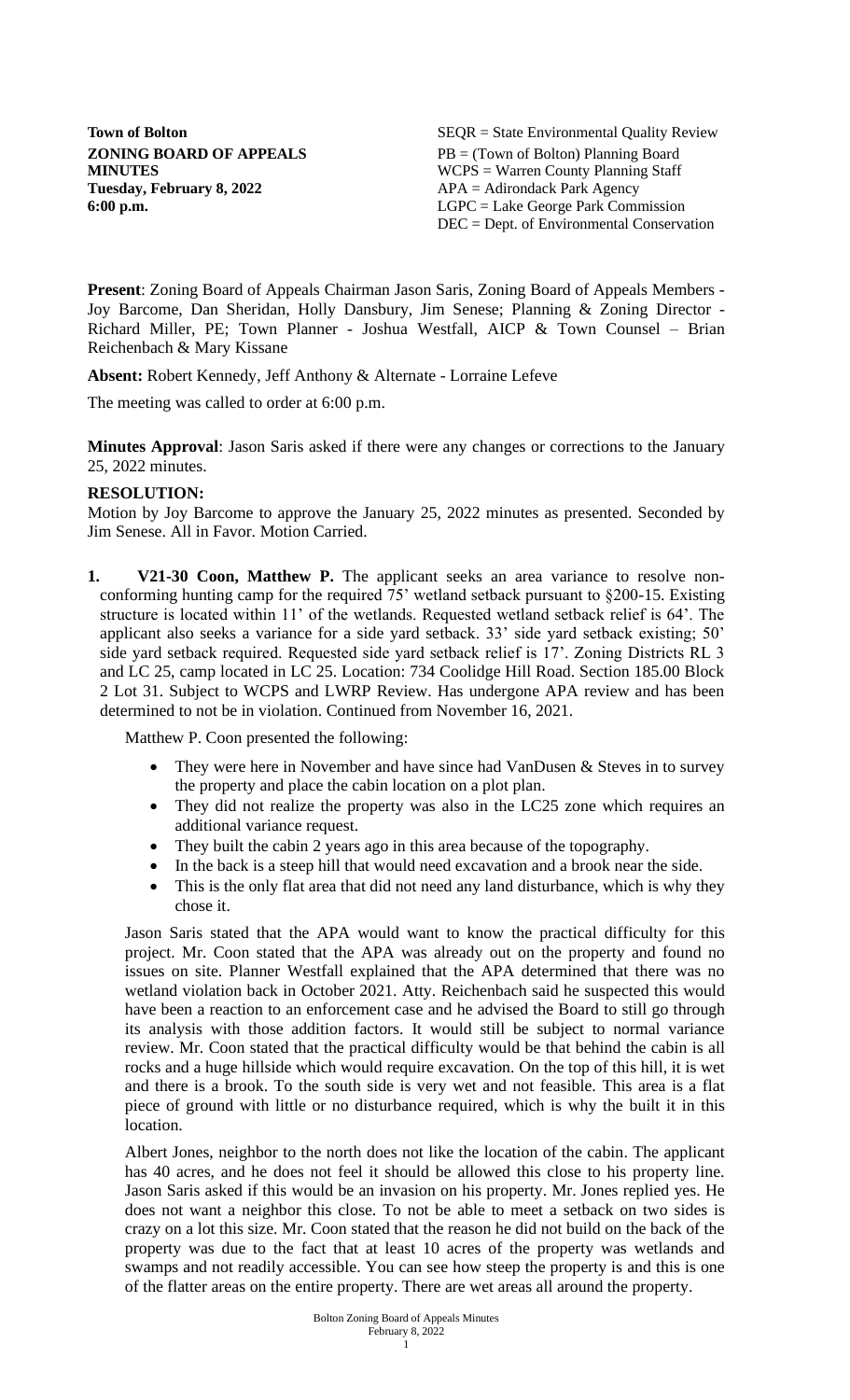Jason Saris said he was curious as to why the last time Mr. Coon came before the Board, he said the camp was compliant and there were no setback issues. Mr. Coon explained that at that time he was unaware of the fact that the property was in 2 different zones. He thought the whole property was 3 acre zoning and it would meet the setbacks.

Mr. Jones stated that if Mr. Coon had applied for a building permit in the first place, he would have known that there were 2 different zones on his property. Maybe every inch of property in Bolton is not made to be developed. Holly Dansbury asked Mr. Jones if his residence was at that back portion of the property and if there woods between his house and the cabin. Mr. Jones replied, no there was no house and it was all woods.

James Senese asked if the camp was elevated and built on pressure treated lumber. Mr. Coon replied yes, it was on 6 x 6's. Mr. Senese said that it looked like they were trying to accommodate this area by elevating it on pressure treated lumber and he wonders why they could not do this somewhere else. Mr. Coon explained that this was an easily accessed dry area. Behind it is steep and wet. There are not to many level spots on the property.

Dan Sheridan asked what it looked like from the right of the cabin porch. Mr. Coon replied that is was all wet. Mr. Jones stated it was flat though.

Holly Dansbury said they could ask for screening for privacy but it is all woods already so that doesn't make much sense.

Jason Saris said this is complicated by being an after the fact application, but when you look at the application and the question is, "Can the benefit to the applicant be achieved by some means other than an area variance". Obviously no, if the cabin is already there, but could the cabin be placed in a more compliant area, and would the Board approve the variance request for the cabin to be placed in this spot if it had not already been built. This is a very difficult question to answer. Holly Dansbury says that it looks like there would be a more compliant area, but the applicant says that it is very wet and steep. Mr. Coon stated that the property was logged years ago, and this was the most compliant area to build without more disturbance to the land.

Dan Sheridan asked where the zoning line was on the property. Mr. Coon stated that he did not.

Zoning & Planning Director Miller stated that he had been to the property and cabin and the area that it is built is about the only area to place it. There would be a lot of disturbance if they moved it. He said main reason the APA came in the first place is they were not sure whether or not he had built it in the wetlands. The APA determined that he had not. The reason the Board tabled the application at the last meeting was due to Mr. Jones uncertainty as to whether the cabin had been built partially on his property. He said Mr. Coon had it surveyed, and it was determined that it was built on his property. He does not believe Mr. Coon could move the cabin to meet the property line setbacks.

Dan Sheridan said it would have been much easier for the Board if he had come to them first before building this structure. He would like to see a compromise for between Mr. Coon and Mr. Jones. Mr. Coon said he would be willing to agree to a condition that no trees are to be disturbed around the cabin so that there would always be a buffer for Mr. Jones. It is a very thick canopy of trees in this area.

## **RESOLUTION**

The Zoning Board of Appeals received an application from Coon, Matthew P.

(V21-30) for an area variance as described above.

And, due to notice of the Public Hearing of the ZBA at which time the application was to be considered having been given and the application having been referred to the Warren County Planning Staff.

And, whereas the Warren County Planning Staff determined that there was No County Impact.

And, after reviewing the application and supporting documents of the same, and public comment being heard regarding the application; this Board makes the following findings of fact:

The application of the applicant is as described in Item #1 of the agenda.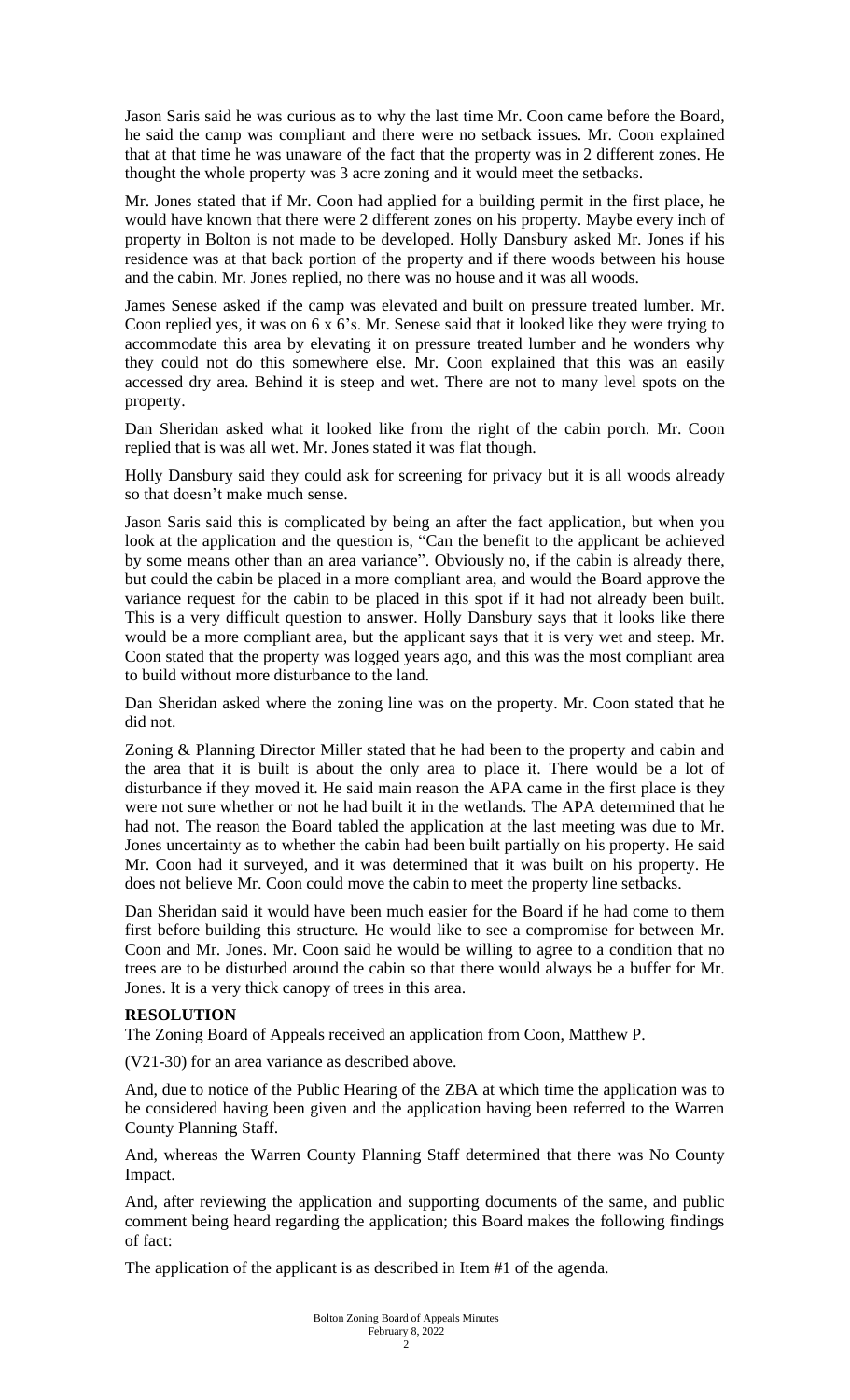- 1) The benefit could not be achieved by other means feasible to the applicant besides an area variance. This is the only area that is feasible to build this cabin.
- 2) There will be no undesirable change in the neighborhood character or to nearby properties. This is in a wooded area of the lot.
- 3) The request is substantial. This is the only location to place this without major disturbance.
- 4) The request will not have an adverse effect or impact on the physical or environmental conditions in the neighborhood or district.
- 5) The alleged difficulty is self-created. This is the only area to place the cabin.

The practical difficulty is that this is the only area to place this cabin without creating major disturbance. The topography of the land does not lend for a better area to place this cabin. The benefit to the applicant is not outweighed by the potential detriment to health, safety and welfare of the community.

Now, upon motion duly made by Holly Dansbury and seconded by Joy Barcome, it is resolved that the ZBA does hereby approve the variance request as presented with the following condition: 1) The buffer between the cabin and the neighboring property line is to be maintained and no cutting is allowed. It is hereby determined that the action to be taken is consistent with the Town of Bolton Local Waterfront Revitalization Program policies and standards. Jim Senese Opposed. **All others in favor. Motion Carried.**

**2. V22-01 Schwerman Residence:** Represented by EDP. The applicant seeks an area variance related to shoreline setback as required by §200-15 for the installation of a new wastewater system on a non-conforming lot. Applicant seeks 47' waterfront setback; 75' waterfront setback required. Total relief requested is 28'. Zoning District: 1.3.; Section 200.14 Block 1 Lot 8 Location: Cotton Point Road. Subject to APA, WCPS and LWRP Review.

Dennis MacElroy of EDP presented the following:

- This is for the replacement of a wastewater system and to put in holding tanks which is the only reasonable replacement type system.
- This property is located in the Cotton Point Association.
- In June of 2021 the newly adopted wastewater regulations that state that a shoreline setback variance was required from the Zoning Board prior to going to the Town Board Local Board of Health for a septic variance.
- Evidently the holding tanks are considered structures and require a variance.
- This is unusual and is not required in other towns.
- So prior to going to the Town Board, they are required to receive a variance from the ZBA.

Jason Saris asked what type of structures would be above ground on this project. Mr. MacElroy said that there were ground level covers at grade to allow for pump out. Jason Saris asked if they had dug any test pits to check the conditions. Mr. MacElroy said they had not, but the neighbors had recently put in holding tanks and it was fine and that they did not anticipate any ledge rock.

Holly Dansbury asked what existed on site. Mr. MacElroy explained that there were septic tanks and some type of leaching devices. They have had pump outs of the tanks over the years. This replacement will meet some current standards as opposed to what exists now. He explained they are battling two items on this site, separation to groundwater and separation to the lake. Jason Saris said he applauded the applicant for moving forward and trying to do the right thing by putting in a system that works. He is sorry they have to go through all of these steps including the need for the Board of Health requiring a variance to install holding tanks. They should be encouraging this, as opposed to putting in all these roadblocks discouraging people from replacing old septic systems. He thinks it is great when people are replacing systems just because it should be done, not because they have to.

Dan Sheridan read an email in opposition from John & Victoria O'Donnell.

Mr. Schwerman stated that the Cotton Point HOA had sent an email of support for this project. The current septic system is at least 60 years old, and they are trying to replace this system with the holding tanks before there is a problem.

Jason Saris asked if there was any area on the lot that was more compliant for this system. Mr. MacElroy replied, no.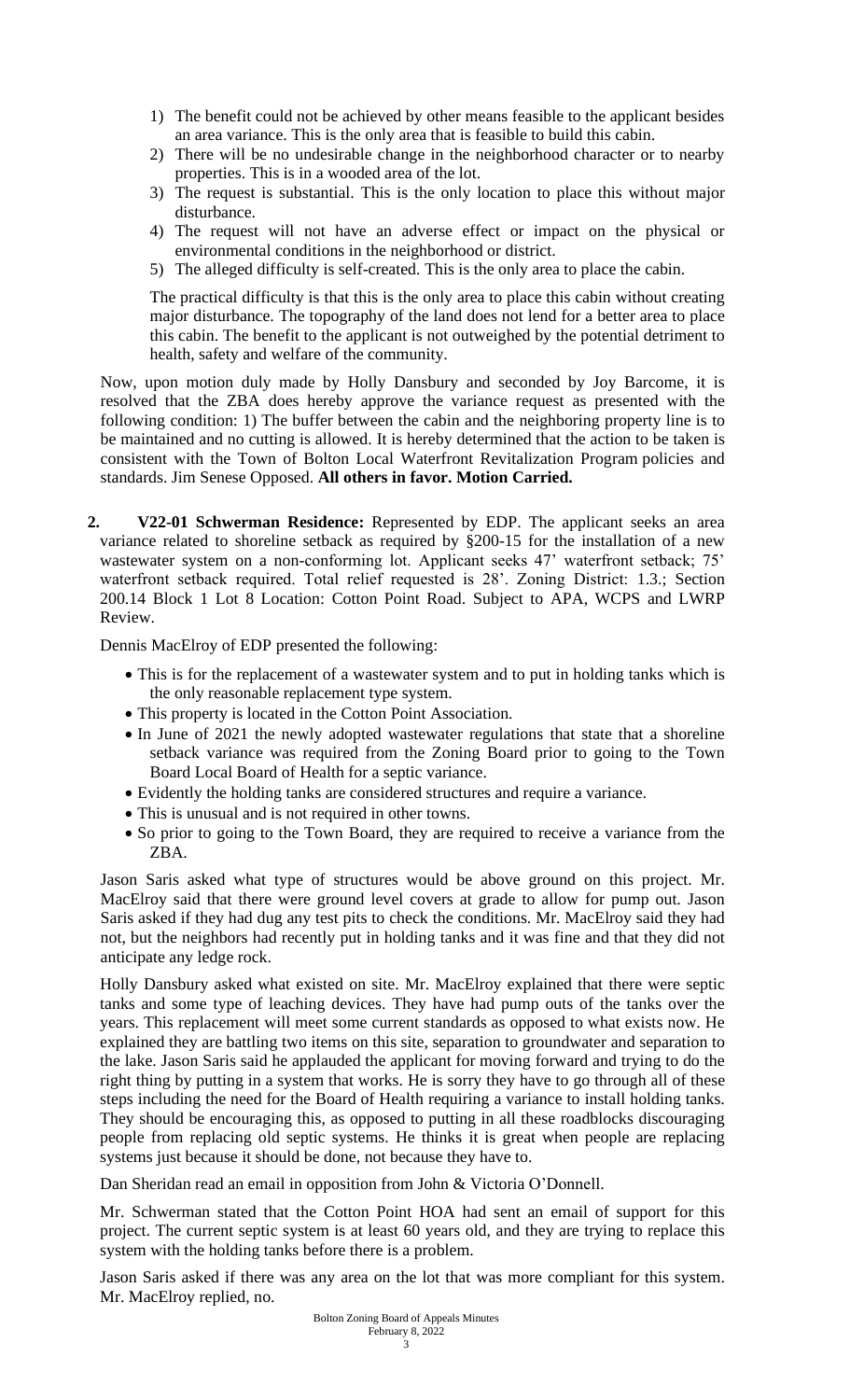# **RESOLUTION**

The Zoning Board of Appeals received an application from Schwerman Residence (V22-01) for an area variance as described above.

And, due to notice of the Public Hearing of the ZBA at which time the application was to be considered having been given and the application having been referred to the Warren County Planning Staff.

And, whereas the Warren County Planning Staff determined that there was No County Impact.

And, after reviewing the application and supporting documents of the same, and public comment being heard regarding the application; this Board makes the following findings of fact:

The application of the applicant is as described in Item #2 of the agenda.

- **3.** The benefit could not be achieved by other means feasible to the applicant besides an area variance. This is due to the size of the lot and the proximity to the lake.
- **4.** There will be no undesirable change in the neighborhood character or to nearby properties. This will be a great upgrade.
- **5.** The request is not substantial.
- **6.** The request will not have an adverse effect or impact on the physical or environmental conditions in the neighborhood or district. This will be a benefit to the lake and the neighborhood.
- **7.** The alleged difficulty is not self-created. This is a non-conforming lot. The benefit to the applicant is not outweighed by the potential detriment to health, safety and welfare of the community.

Now, upon motion duly made by Jim Senese and seconded Dan Sheridan, it is resolved that the ZBA does hereby approve the variance request as presented. It is hereby determined that the action to be taken is consistent with the Town of Bolton Local Waterfront Revitalization Program policies and standards. **All in favor. Motion Carried.**

**3. V22-03 Lake George Club.** Represented by Hutchins Engineering. The applicant seeks an area variance related to waterbody setback as required by §200-15 for the construction of a new maintenance building. Applicant seeks a 33' waterfront setback; 75' waterfront setback required. Total relief requested is 42'. Zoning Districts: RM 1.3 and LC 25 with construction occurring only in RM 1.3.; Section 213.09 Block 1 Lot 6 Location: 4000 Lakeshore Drive. Subject to APA, WCPS and LWRP Review.

## *This application was tabled for additional information*

**4. V22-04 Boccato;** Applicant seeks an area variance related to side and rear setbacks as required by §200-15 for the installation of shed with a concrete pad. Applicant seeks 3' setback for rear yard and 6' for side yard. 15' and 8' are required for rear and side yards respectively. Total relief requested is 12' for rear yard and 2' for side yard. Zoning District: GB5000.; Section 171.15 Block 2 Lot 46. Location: 4983 Lakeshore Drive. Subject to WCPS and LWRP Review.

Richard Boccato presented the following:

- They would like to establish a storage shed with a concrete slab for kitchen supplies.
- It is not feasible to relocate the propane tank according to their propane distributer.
- This would not affect parking.

Joy Barcome asked for clarification of the propane tank. Mr. Boccato explained that they could not relocate the propane tank so they would like to use that space for a shed. Jason Saris asked what the shed would be used for. Mr. Boccato replied, storage for restaurant equipment and supplies. Jason Saris asked if there would be any trash stored there. Mr. Boccato replied, no.

Holly Dansbury asked about parking and the ability to maneuver in and out. Mr. Boccato detailed it on the plan and stated he had an agreement with the previous neighbors for turning around.

Joy Barcome asked about movable landscaping on the previous plans. Mr. Boccato replied that it was probably the potted plants.